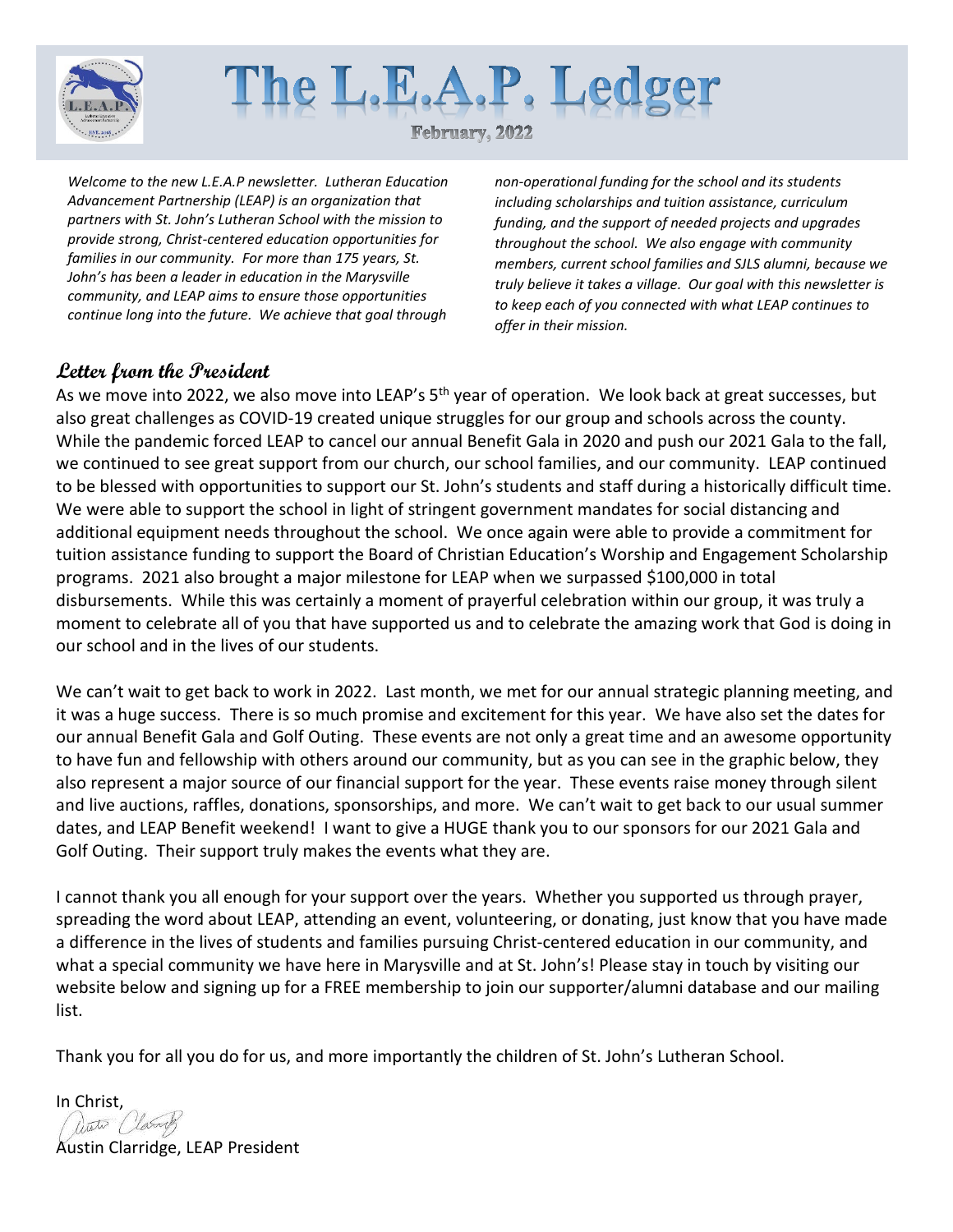

Thank you to the 2021 Banquet Sponsors:

Gold Sponsors: Fisher Family, Lutheran Church Extension Fund, New York Life Insurance Co., Pebble Construction Silver Sponsors: Strait & Lamp, Rick and Shirley Crago, Union Propane Bronze Sponsors: Cook Real Estate; Ingram Funeral Home, Tom & Amy McCarthy

Thank you to the 2021 Golf Sponsors:

Platinum Sponsors: Jackson Collision Services, New York Life Insurance Co., Strait & Lamp Group Gold Sponsors: Courtright Group, Integrated Ag, Lutheran Church Extension Fund Silver Sponsors: Gruenbaum Families, Ingram Funeral Home, Memorial Hospital, Moo Moo Car Wash, Pebble Construction, Pediatric & Adolescent Dentistry, Rausch & Leng Families, Richwood Bank, St. John's Board of Administration, St. John's Board of Christian Education, St. John's Teachers, Scheiderer Plumbing & Heating, SignLite Sales, Spend-A-Day Marina, Union Rural Electric

Thank you to the many individuals/companies that donated raffle/auction items for each event and to all attendees. Each of you contributed in making these events successful while having a great time! See you in 2022 and bring your friends!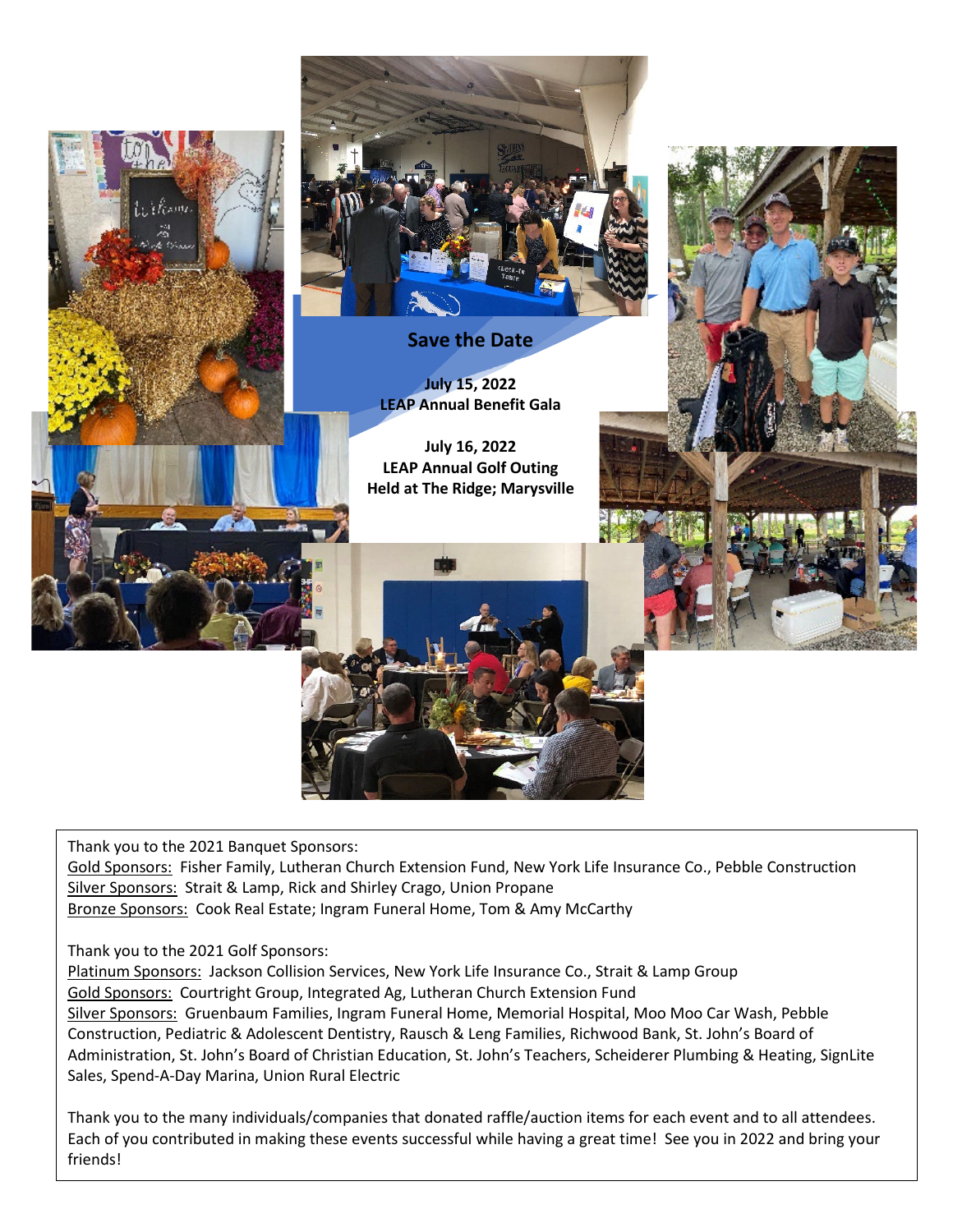## **Your contributions at work:**

LEAP has purchased Christian based health curriculum from Concordia Publishing House which is used in our middle school health classes. These health materials explain that changes are normal and are a part of God's perfect, unfolding plan for each child's growth and development. These materials answer young men & women's questions in a simple and accurate way, reminding them that they can trust in God's perfect plans for their lives.

Our LEAP dollars have also funded the religious curriculum for our students. Our younger students participate in Bible Replay. This is an engaging curriculum that involves music, workbooks and online adventures rooted in God's Word. Our older students are studying One In Christ Curriculum. This curriculum is centered on our Savior, Jesus. One in Christ provides our staff with a solid Christian curriculum to help children learn the Bible and grow in faith.

# **2021 Financial Report**